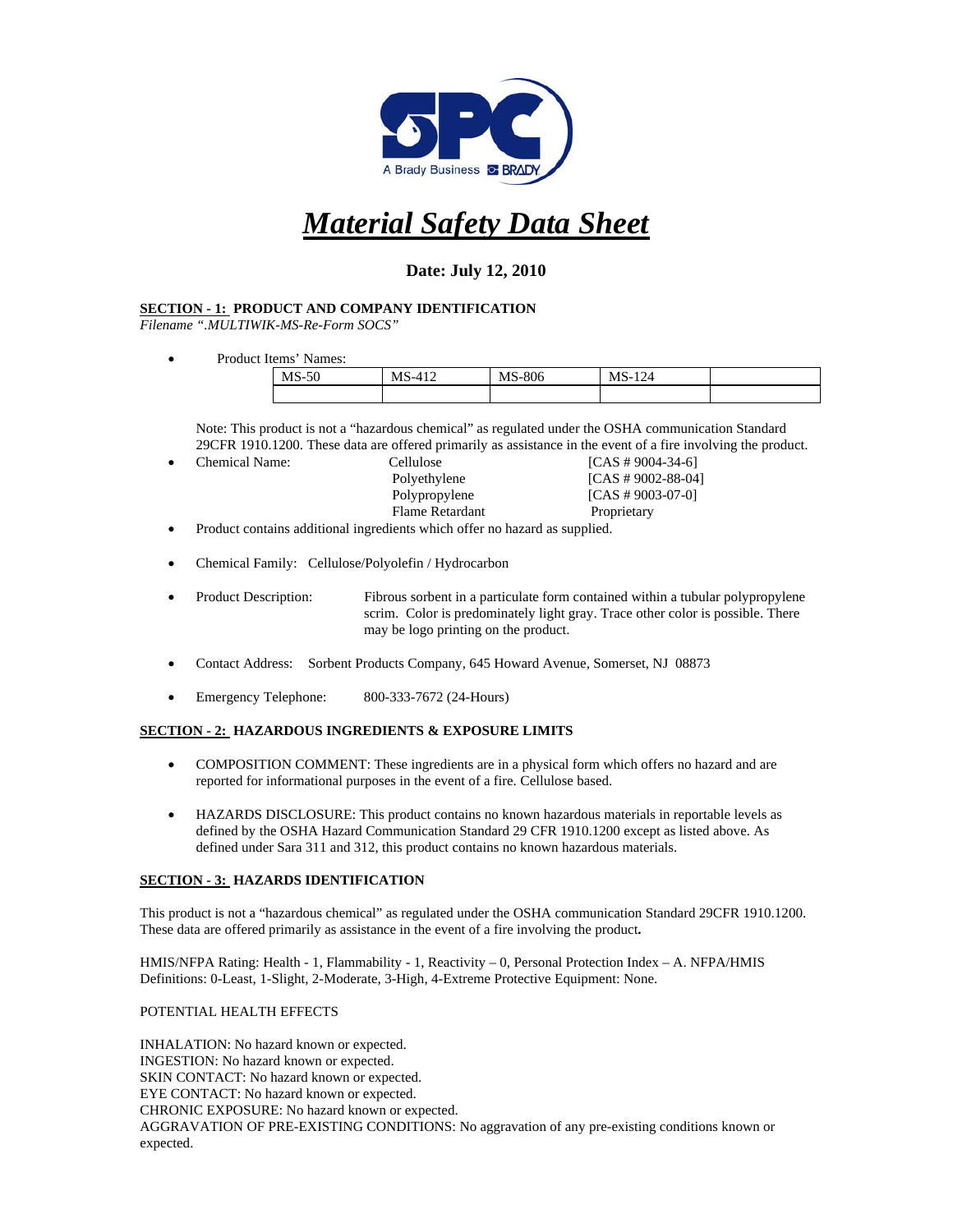### **SECTION - 4: FIRST AID MEASURES**

INHALATION FIRST AID: Not in an inhalable form. No hazard known or expected. SKIN CONTACT FIRST AID: If rash or irritation develops get medical attention. EYE CONTACT FIRST AID: If contact with eyes, immediately flush eyes with plenty of water for at least 15 minutes, lifting lower and upper eyelids occasionally. Get medical attention if symptoms develop. INGESTION FIRST AID: Give large amounts of water. Never give anything by mouth to an unconscious person. STATEMENT OF PRACTICAL TREATMENT: Get medical attention if any symptoms develop or persist.

## **SECTION - 5: FIRE FIGTHING MEASURES**

FLAMMABLE PROPERTIES: Combustible material. Decomposition may start at about 200 C. FLAMMABLE LIMITS IN AIR, % by Volume: Not applicable AUTO IGNITION TEMPERATURE: >482° F (>250° C) EXTINGUISHING MEDIA: Water, dry chemical, alcohol foam, or carbon dioxide FIRE & EXPLOSION HAZARDS: Incinerating large quantities of this material may create hazardous gases including: Carbon monoxide (TWA 25 ppm; STEL 50 ppm) and carbon dioxide (TWA 5000 ppm; STEL 30,000 ppm). C= Ceiling; TWA= Time Weighted Average; STEL= Short Term Exposure Limit

In the event of a fire, wear full protective clothing and NIOSH-approved self-contained breathing apparatus with full face-piece operated in the pressure demand or other positive pressure mode. Cool containers with flooding quantities of water until well after fire is out. Do not enter confined fire space without full bunker gear (helmet with face shield, bunker coats, gloves and rubber boots), including a positive pressure, NIOSH approved, self-contained breathing apparatus.

# **SECTION – 6: ACCIDENTAL RELEASE MEASURES**

PERSONAL PRECAUTIONS: Requires no personal protective equipment when cleaning up spills. SPILLS PROCEDURE: Collect material for reuse or disposal. ENVIRONMENTAL PRECAUTIONS: Material is not readily biodegradable, but offers no environmental hazard. No

special clean-up consideration. Collect and discard in the regular trash. Ensure clean-up measures are in compliance with OSHA (29 CFR 1910.1200).

# **SECTION – 7: HANDLING AND STORAGE**

RECOMMENDED STORAGE CONDITIONS: Avoid conditions of extreme heat and humidity. SHELF LIFE: Indefinite if stored properly. HANDLING (PERSONNEL): Handle in accordance with good hygiene and safety procedures.

# **SECTION – 8: EXPOSURE CONTROLS / PERSONAL PROTECTION**

AIRBORNE EXPOSURE LIMITS: No exposure control limits exist for this product and none likely to be required under normal conditions. Also see Section 2 above. VENTILATION SYSTEM: Not required with this material. Please refer to the ACGIH document, Industrial Ventilation, A Manual of Recommended Practices, most recent edition, for details. PERSONAL RESPIRATORS (NIOSH APPROVED): If the respirable particulate exposure limit is exceeded, wear a NIOSH approved dust mask. Not required with this material. SKIN & EYE PROTECTION: In normal industrial use no skin or eye protection is required.

### **SECTION – 9: PHYSICAL AND CHEMICAL PROPERTIES**

FORM: Fibrous Solid COLOR: Gray or multicolored ODOR: minimal BOILING POINT: Not Applicable SPECIFIC GRAVITY: <1 Solubility in Water: <20% MELTING/FREEZING POINT: Not available Evaporation Rate: Not Applicable Auto ignition Temperature: >482° F (>250° C) pH: Not applicable Flash Point & Method: Not applicable VAPOR PRESSURE: @ 72 F Not applicable

# **SECTION – 10: STABILITY AND REACTIVITY**

STABILITY: The material is stable. CONDITIONS TO AVOID: See incompatibility below. POLYMERIZATION: Additional polymerization cannot occur. INCOMPATIBILITY WITH OTHER MATERIALS: Not recommended for use with strong acids or caustics. DECOMPOSITION: See gases generated on combustion in Sec. 5 above.